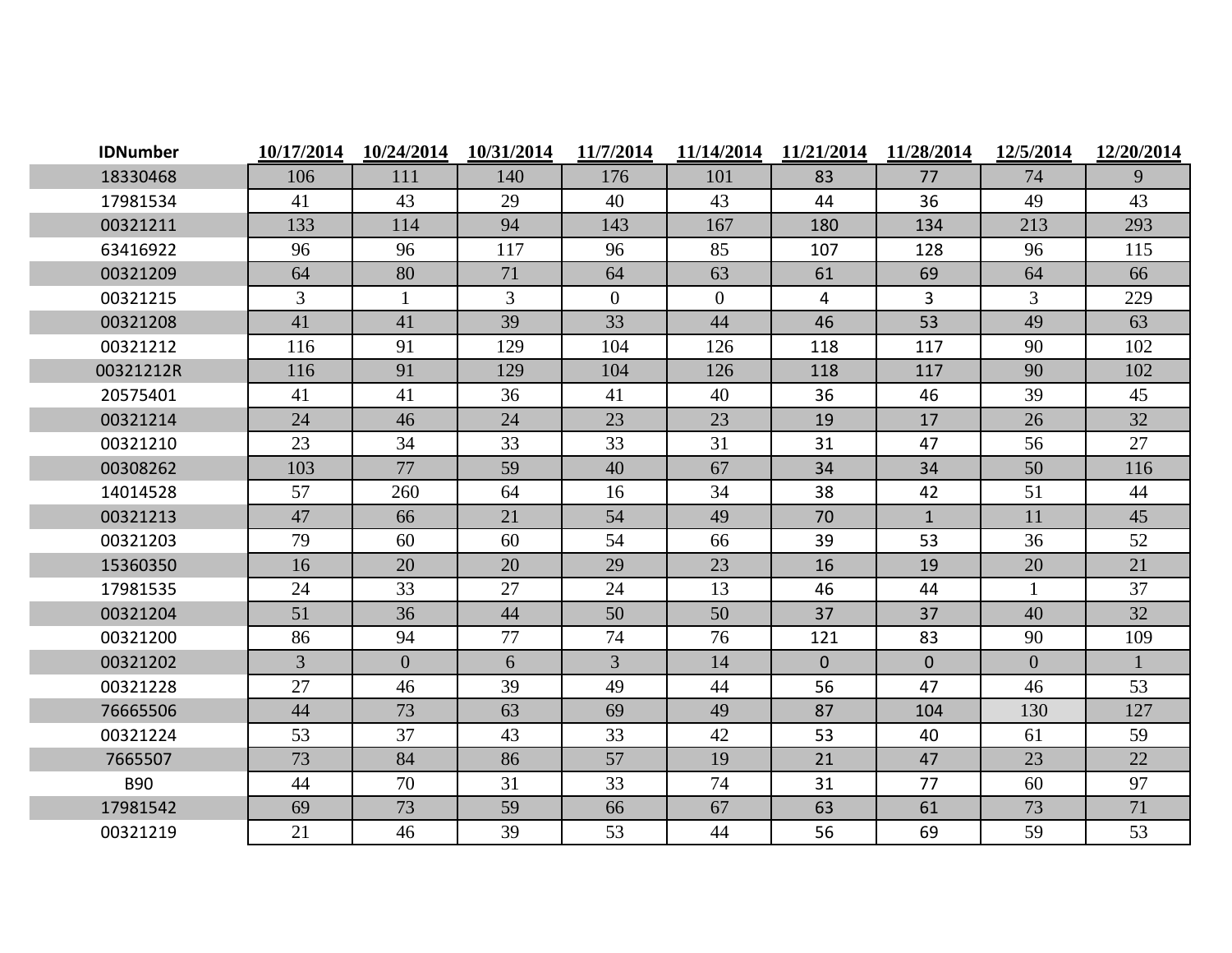| <b>IDNumber</b> | 10/17/2014   | 10/24/2014     | 10/31/2014     | 11/7/2014       |                | 11/14/2014 11/21/2014 | 11/28/2014     | 12/5/2014      | 12/20/2014     |
|-----------------|--------------|----------------|----------------|-----------------|----------------|-----------------------|----------------|----------------|----------------|
| 00321217        | 44           | 24             | 40             | 24              | 41             | 23                    | 30             | 34             | 39             |
| 00321207        | 117          | 320            | 150            | 269             | 81             | 107                   | 90             | 91             | 114            |
| 00321206        | 36           | 46             | 40             | 46              | 33             | 54                    | 49             | 40             | 35             |
| 00321205        | 77           | 84             | 80             | 83              | 70             | 79                    | 79             | 94             | 85             |
| 15819940        | 117          | 86             | 93             | 121             | 97             | 131                   | $\overline{0}$ | 71             | 132            |
| 00321218        | 39           | 30             | 40             | 34              | 27             | 34                    | 20             | 39             | 43             |
| 15819941        | 59           | 56             | 70             | 60              | 69             | 99                    | 100            | 74             | 85             |
| 14449781        | 46           | 66             | 66             | 44              | 70             | 58                    | 64             | 41             | 966 **         |
| 14449781R       | 46           | 66             | 66             | 44              | 70             | 58                    | 64             | 41             | 966 **         |
| 15819942        | 113          | 163            | 190            | 163             | 181            | 144                   | 176            | 179            | 83             |
| 321216          | 73           | 67             | 79             | 111             | 61             | 84                    | 83             | 74             | 65             |
| 17981541        | 40           | 66             | 54             | 39              | 61             | 49                    | 54             | 56             | 96             |
| 14449733        | 110          | 87             | 67             | 91              | 100            | 77                    | 119            | 84             | $131 *$        |
| 58553719        | 86           | 49             | 84             | 70              | 61             | 71                    | 76             | 57             | 129            |
| 00321201        | 89           | 74             | 84             | 77              | 76             | 99                    | 94             | 109            | 91             |
| <b>B50</b>      | 79           | 77             | 67             | 63              | 59             | 60                    | 53             | 79             | 80             |
| 21005458        | 110          | 89             | 60             | 93              | 91             | 70                    | 84             | 87             | 80             |
| 21005455        | None         | None           | None           | None            | None           | None                  | None           | None           | 9              |
| 21005454        |              | 9              |                | $7\phantom{.0}$ | $\overline{4}$ | $\overline{4}$        | 12             | 11             | 123            |
| 00321223        | 99           | 130            | 127            | 154             | 133            | 109                   | 134            | 151            | 136            |
| M80             | 79           | 79             | 67             | 67              | 67             | 94                    | 63             | 103            | 37             |
|                 |              |                |                |                 |                |                       |                |                |                |
| 18330467        | 19           | 30             | 24             | 19              | 27             | 29                    | 44             | 33             | 37             |
| <b>M00</b>      | 100          | 109            | 126            | 79              | 93             | 81                    | 131            | 104            | 109            |
| M01             | 21           | $\overline{4}$ | $\overline{0}$ |                 | 10             | 14                    | 14             | 11             | 20             |
| <b>B05</b>      | $\mathbf{1}$ | $\mathbf{1}$   | $\overline{3}$ | $\overline{4}$  | $\mathbf{1}$   | $\overline{0}$        | $\overline{2}$ | $\overline{0}$ | $\overline{2}$ |
| <b>B05R</b>     | $\mathbf{1}$ | $\mathbf{1}$   | $\overline{3}$ | $\overline{4}$  | $\mathbf{1}$   | $\overline{0}$        | $2^{\circ}$    | $\mathbf{0}$   | $\overline{2}$ |
| M10             | 50           | 49             | 36             | 49              | 49             | 46                    | 60             | 39             | 81             |
| 17981539        | 110          | 105            | 109            | 139             | 111            | 101                   | 117            | 107            | 111            |
| 17981539R       | 110          | 105            | 109            | 139             | 111            | 101                   | 117            | 107            | 111            |
| <b>B25</b>      | 31           | 36             | $\mathbf{1}$   | 33              | 47             | 34                    | 55             | 43             | 45             |